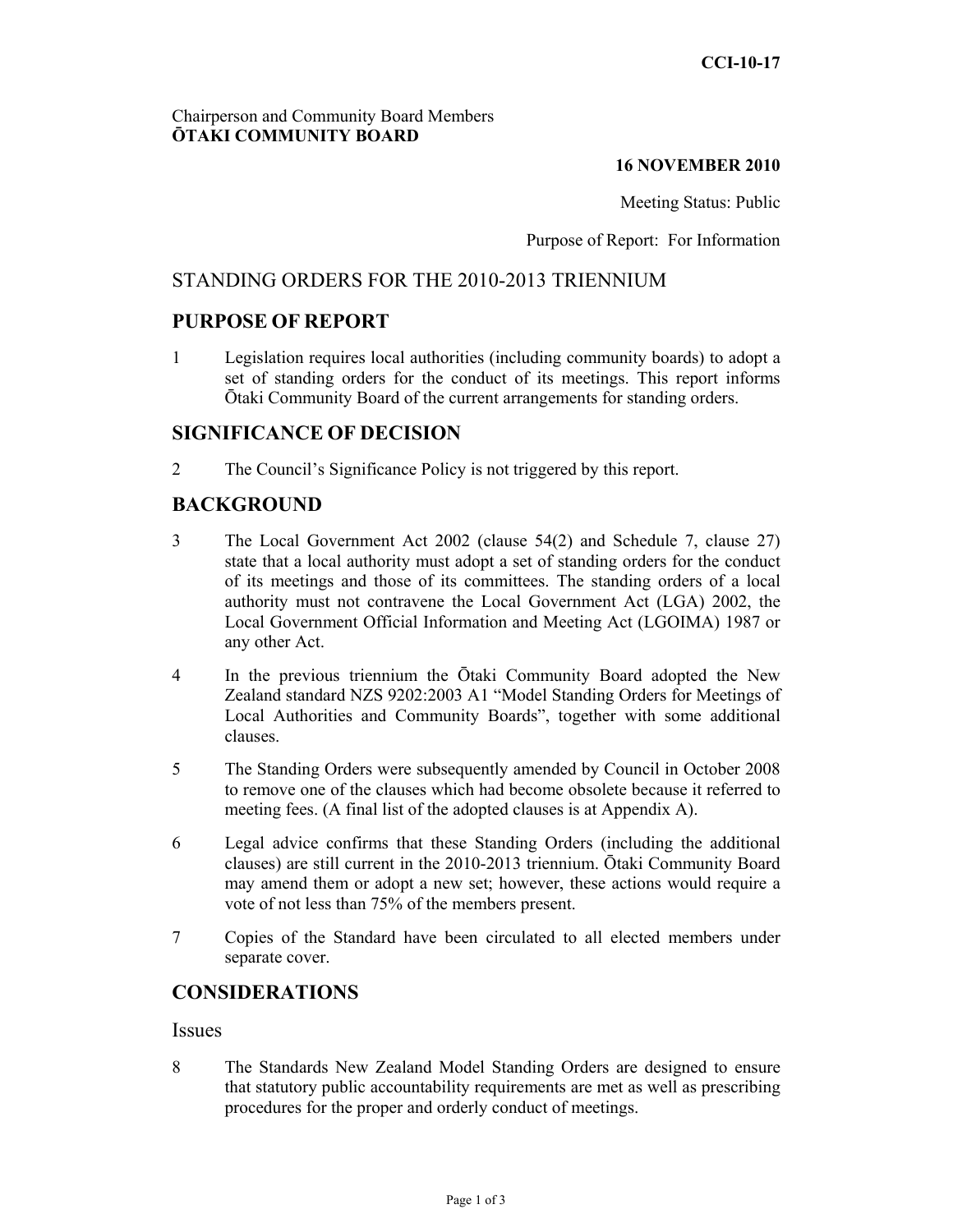9 Councillors have requested that a review of these standing orders take place after six months to ascertain how well they are working and whether any changes are required.

## Financial Considerations

15 There are no financial considerations.

#### Legal Considerations

16 There are no additional legal considerations.

## Delegation

17 Ōtaki Community Board has the delegation under the Local Government Act 2002 to adopt a set of standing orders.

Other considerations

18 There are no consultation or publicity considerations.

## **RECOMMENDATIONS**

19 That Ōtaki Community Board notes the application of NZS 9202:2003A1 'Model Standing Orders for Meetings of Local Authorities and Community Boards' plus the additional clauses listed in Appendix A of report CCI-10-17 for its meetings in the 2010-2013 Triennium.

**Report prepared by:** Approved for submission by:

**Vyvien Maffey Service Bernie Goedhart Democratic Services Team Leader Group Manager, Corporate and** 

**Community Information**